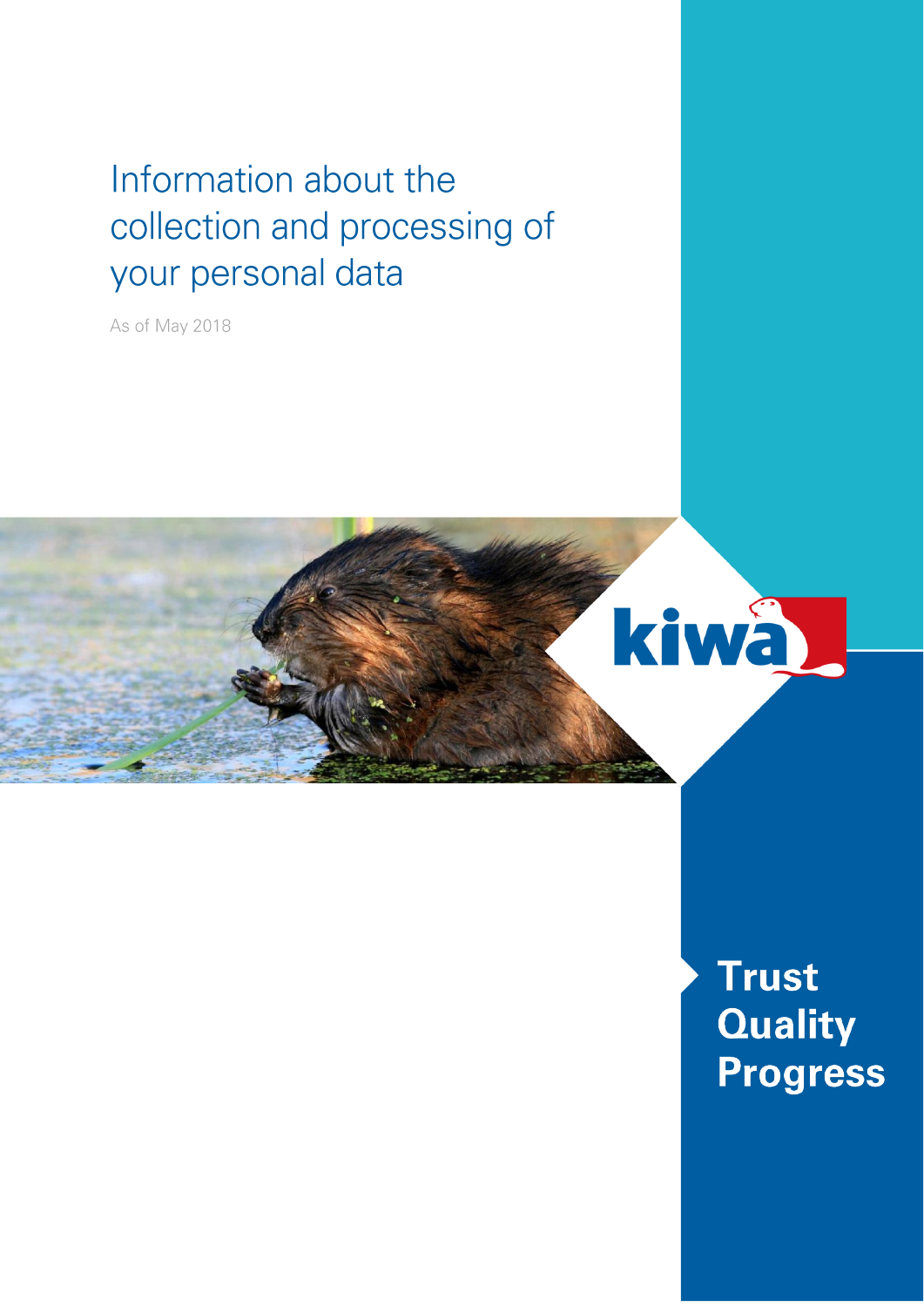# Information about the collection and processing of your personal data

A 601 Anl. 2 e\_R.0\_23.05.2018

| Scope/Target Group     | The Directive applies to all affiliated companies |
|------------------------|---------------------------------------------------|
|                        | <sup>1</sup> (pursuant to §§ 15 et seq. AktG).    |
| Validity or conversion | 23.05.2018                                        |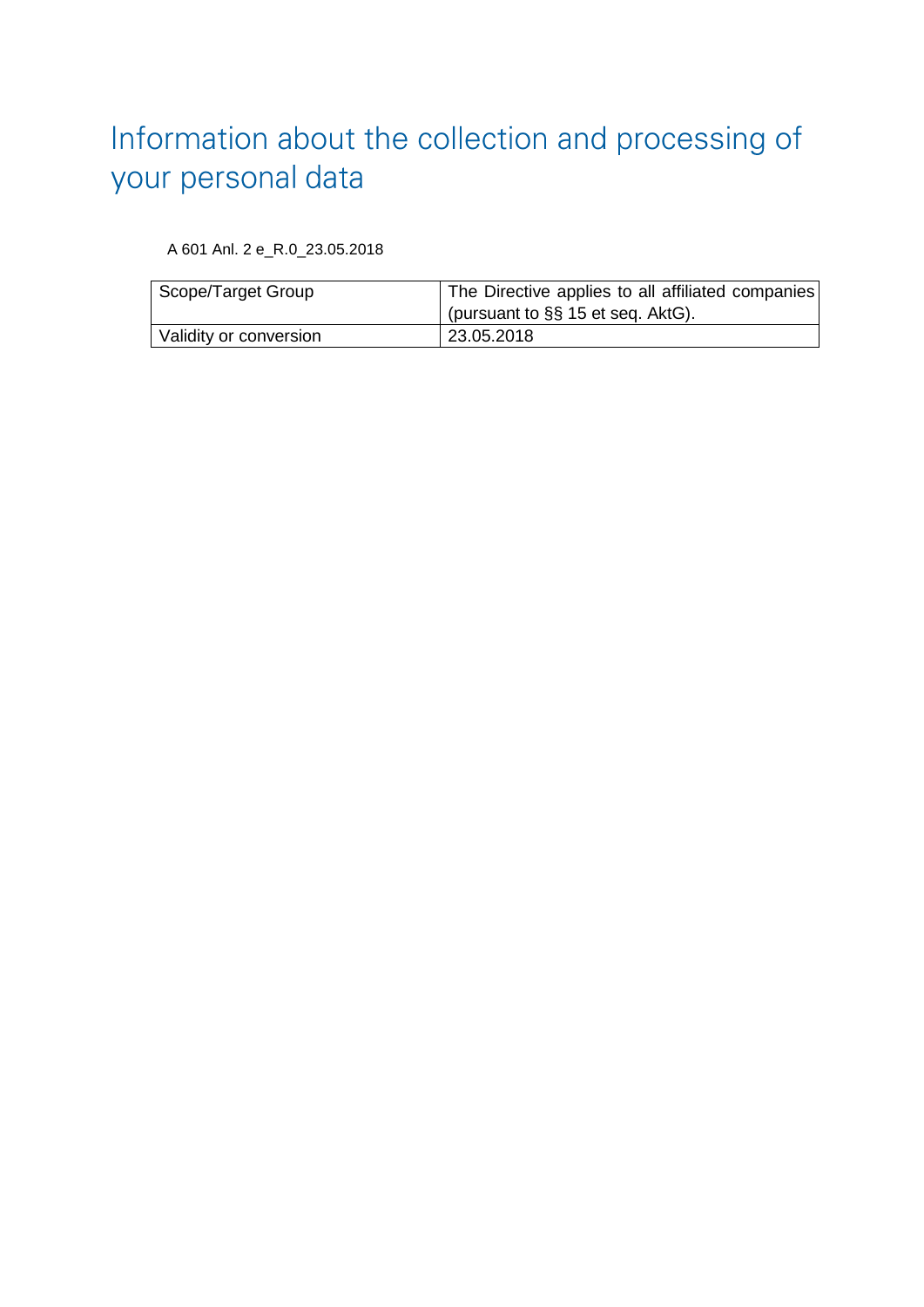

Care and transparency are the basis for a trusting cooperation with our customers. We therefore inform you about how we process your data and how you can exercise the rights to which you are entitled under the General Data Protection Regulation (GDPR). Which personal data we process and for what purpose depends on the respective contractual relationship.

#### Who is responsible for data processing?

Responsible is:

Kiwa International B.V. Kiwa Deutschland GmbH Kiwa International Cert GmbH Kiwa GmbH Kiwa BCS Öko-Garantie GmbH

# How do you reach the data protection officer?

You can reach our data protection officer at the above address:

attn. data protection commissioner Datenschutz@kiwa.de

#### Which of your personal data is used by us?

If you have an inquiry, have us prepare an offer or conclude a contract with us, we process your personal data. In addition, we process your personal data, among other things, to fulfil legal obligations, to safeguard a legitimate interest or on the basis of a consent given by you.

Depending on the legal basis, the following categories of personal data are involved:

- General data
- Contract master data, in particular contract number, term, period of notice, type of contract
- Invoice data / sales data
- Creditworthiness data
- Payment data / account information
- Account information, in particular registration and logins
- Video or image recording

In the course of initiating the contract, we also make use of data provided to us by third parties. Depending on the type of contract, the following categories of personal data are involved:

- Information on creditworthiness (via credit agencies in the B2B area)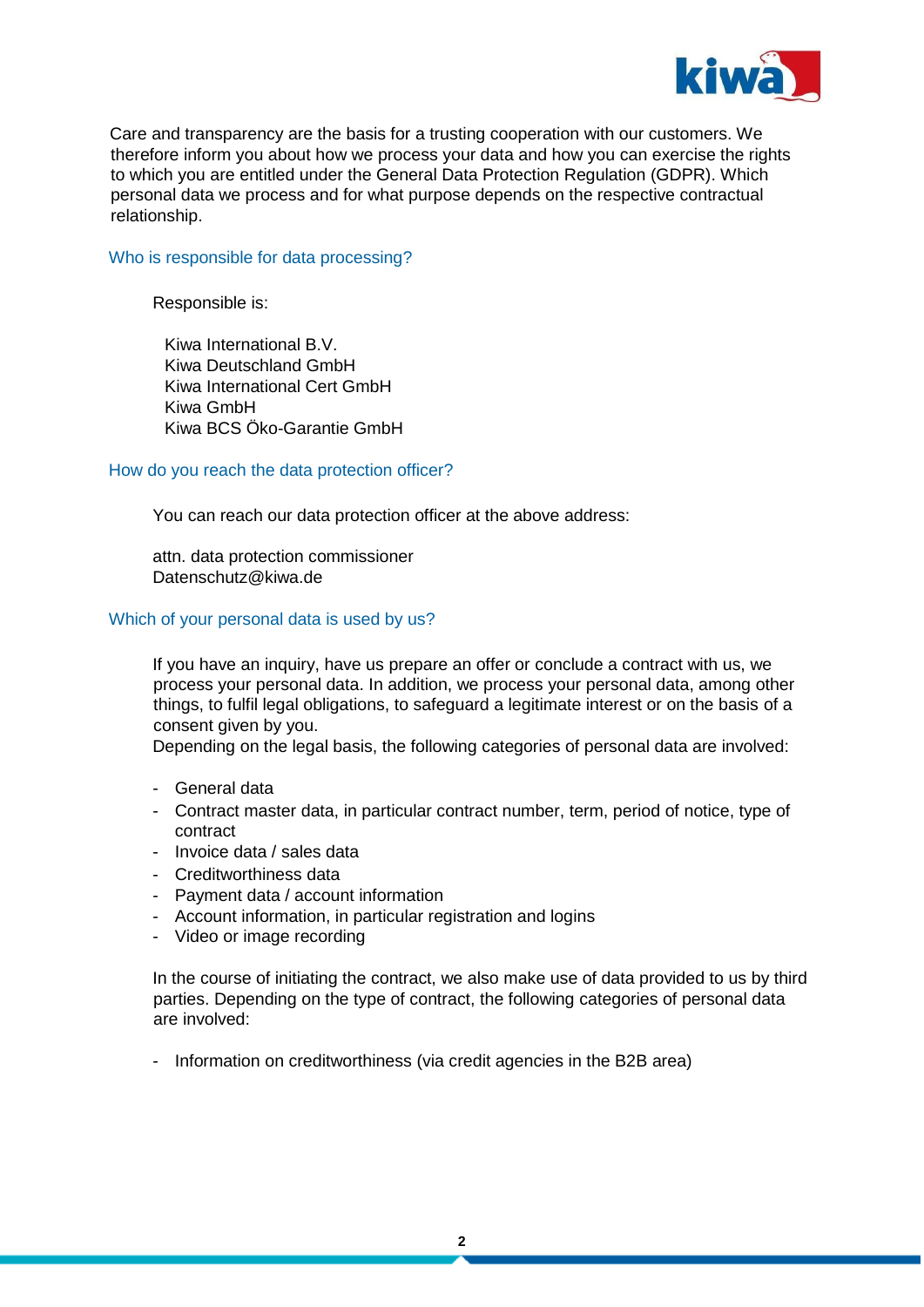

#### What are the sources of the data?

We process personal data that we receive from our customers, service providers and suppliers.

We also receive personal data from the following sources:

- Credit bureaus
- Publicly accessible sources: commercial or association registers, debtor directories, land registers
- Other Group companies

# For what purposes do we process your data and on what legal basis?

We process your personal data in particular in compliance with the General Data Protection Regulation (GDPR) and the Federal Data Protection Act (BDSG) as well as all other relevant laws.

# **Based on your consent (Art. 6 para. 1 a GDPR)**

If you have given us your voluntary consent to the collection, processing or transfer of certain personal data, this consent forms the legal basis for the processing of this data.

In the following cases we process your personal data based on your consent:

- Sending an e-mail newsletter
- Pseudonymized newsletter tracking
- Market research (e.g. customer satisfaction surveys)
- Marketing and advertising creation of customer profiles
- Publication of a customer reference (name and picture)

# **For the fulfilment of a contract (Art. 6 para. 1 b GDPR)**

We use your personal data to carry out the respective order / purchase contract rental contract / service contract.

Within this contractual relationship we will process your data in particular for the execution of the following activities:

Contract-related establishment of contact, contract management, ongoing Customer Service, Service Center, Warranty Claims, Receivables Management, Contract Termination Management.

Further information on the purposes of data processing can be found in the respective contract documents and general terms and conditions.

# **For the fulfilment of legal obligations (Art. 6 para. 1 c GDPR) or in the public interest (Art. 6 para. 1 e GDPR)**

As a company we are subject to various legal obligations. To fulfil these obligations, it may be necessary to process personal data.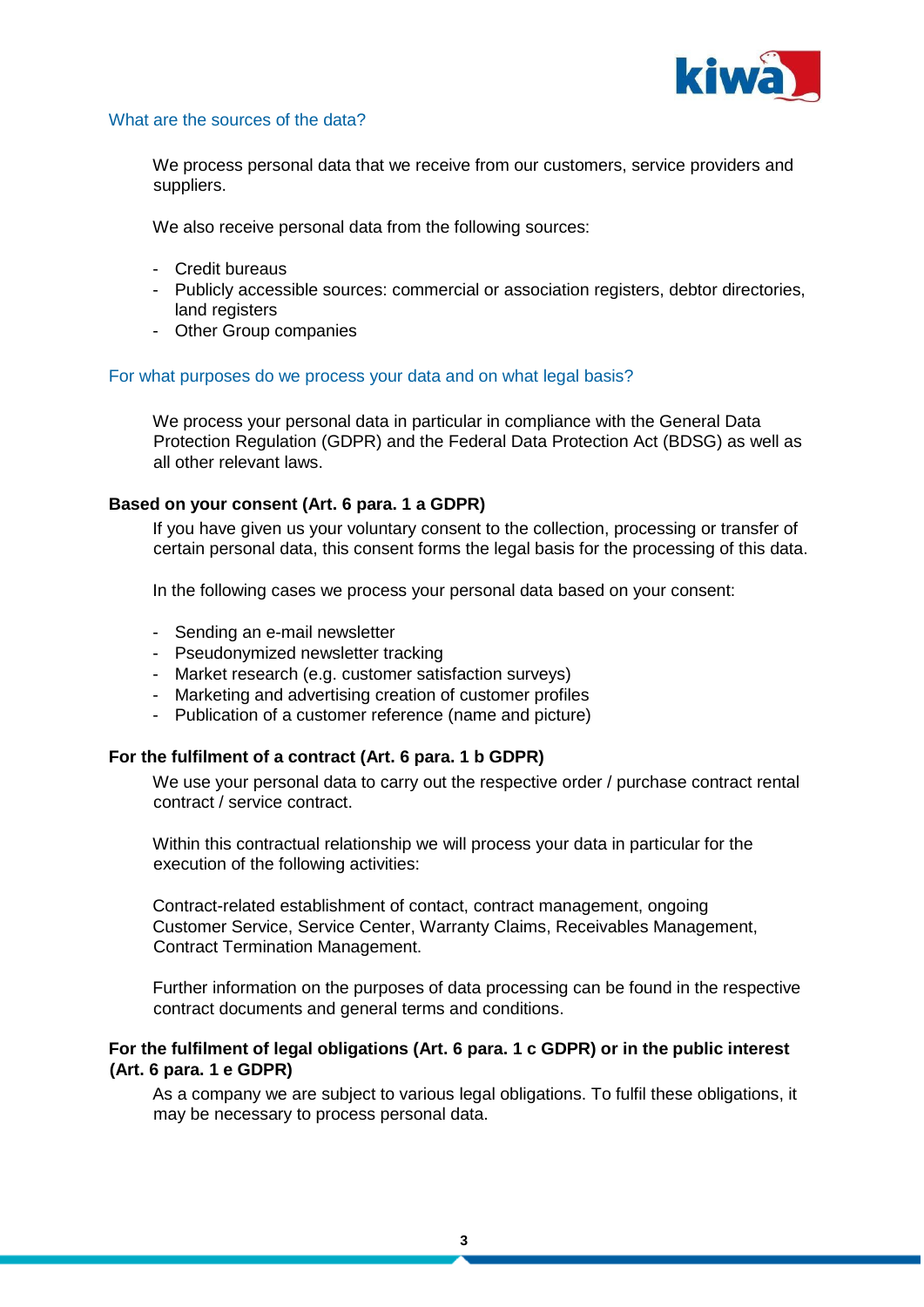

- Control and reporting obligations
- Creditworthiness, age and identity checks
- Prevention / defense of criminal offences

# **On the basis of a legitimate interest (Art. 6 para. 1 f GDPR)**

In certain cases, we process your data to protect a legitimate interest of us or third parties.

- Direct advertising or market and opinion research
- Central customer data management within the group, business management and further development
- Measures for building and plant safety
- Video surveillance for the protection of the house right, collection of evidence
- Consultation of and data exchange with credit agencies
- For determining creditworthiness and default risks
- Ensuring IT security and IT operations

# To whom will your data be passed on?

To fulfil our contractual and legal obligations, your personal data will be disclosed to various public or internal bodies and external service providers.

#### Company in a group of companies:

Kiwa Deutschland GmbH Kiwa International Cert GmbH Kiwa GmbH Kiwa BCS Öko-Garantie GmbH

We cooperate with selected external service providers to fulfil our contractual and legal obligations, in particular contract processors according to Art. 28 GDPR:

External service providers:

- IT service providers (e.g. maintenance service providers, hosting service providers) and telecommunications
- Service provider for document and data destruction, printing services, letter shops
- Consultancy and consulting, service provider for telephone support (call center)
- Service provider for marketing or sales
- Payment service providers, credit agencies, authorized dealers Auditors

# Public:

In addition, we may be obliged to transfer your personal data to other recipients, such as authorities to comply with statutory notification obligations.

- Fiscal authorities
- Customs
- Social insurance carriers
- Law enforcement agencies

If you have any further questions about the individual recipients, please contact our data protection officer at the contact details given above.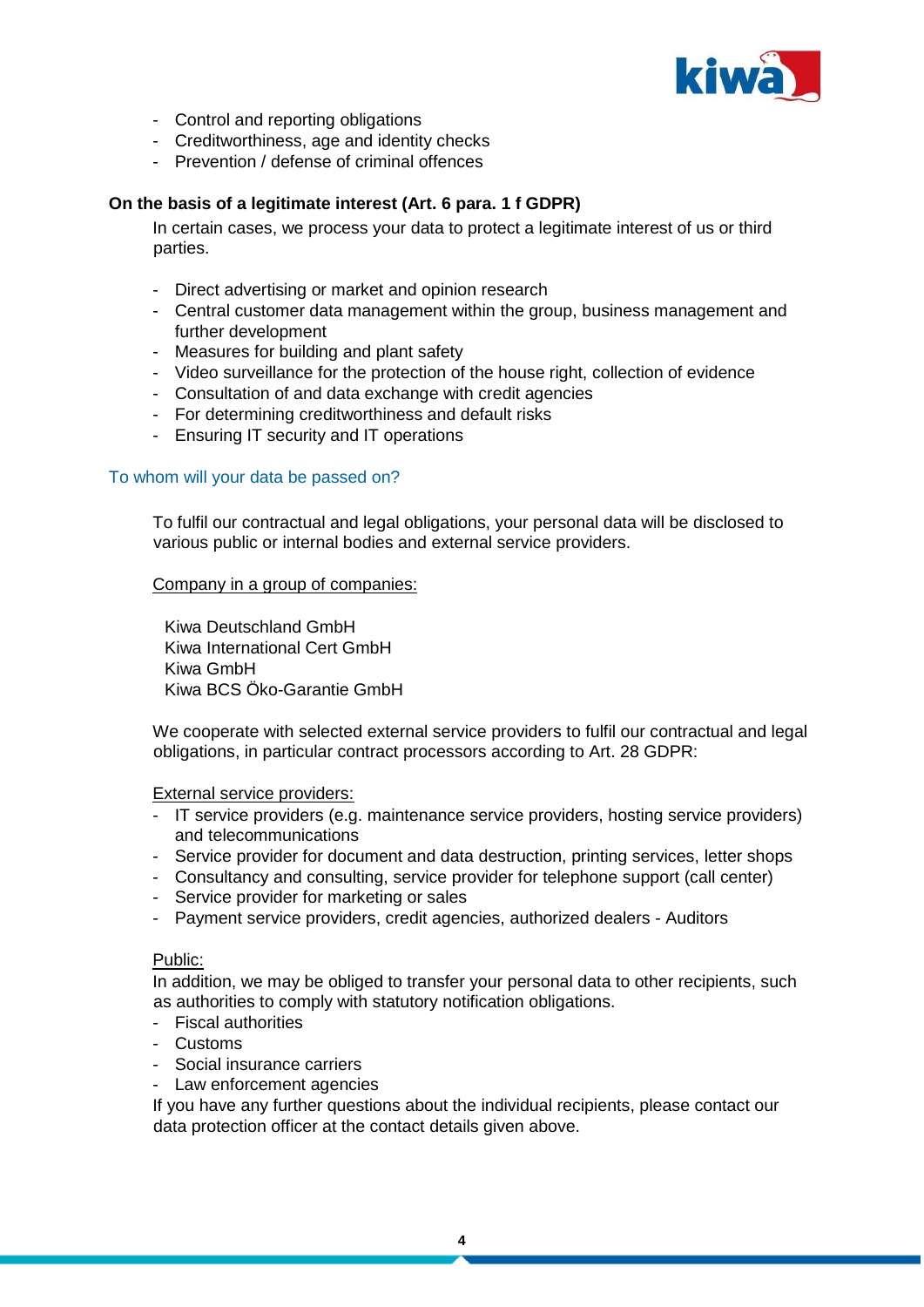

#### Is your data transferred to countries outside the European Union (so-called third countries)?

Countries outside the European Union (and the European Economic Area "EEA") treat the protection of personal data differently than countries within the European Union. For the processing of your data, we also use service providers located in third countries outside the European Union. There is currently no decision by the EU Commission that these third countries generally offer an adequate level of protection.

We have therefore taken special measures to ensure that your data is processed in third countries as securely as within the European Union. We conclude the standard data protection clauses provided by the Commission of the European Union with service providers in third countries. These clauses provide appropriate safeguards for the protection of your data by service providers in third countries.

Our US service providers are also certified under the EU-US Privacy Shield Agreement.

If you would like to review the existing guarantees, please contact our data protection officer.

# How long will my data be stored?

We store your personal data as long as it is necessary to fulfil our legal and contractual obligations. The personal data will then be deleted, unless their further processing is necessary for the following purposes:

- Compliance with commercial and tax retention obligations. According to storage periods from the German Commercial Code (HGB) or the Tax Code (AO), these usually amount to 6 years for business letters and 10 years for data relevant to tax and commercial law.
- Preservation of evidence within the framework of the statutory statute of limitations. According to the statute of limitations provisions of the German Civil Code (BGB), in some cases these statutes of limitations can be up to 30 years, the regular statute of limitations being three years.

#### What rights do you have in connection with the processing of my data?

Every data subject has the right to information pursuant to Art. 15 GDPR, the right to correction pursuant to Art. 16 GDPR, the right to deletion pursuant to Art. 17 GDPR, the right to limitation of processing pursuant to Art.18 GDPR, the right to objection pursuant to Art. 21 GDPR and the right to data transfer pursuant to Art. 20 GDPR. The restrictions under §§ 34 and 35 BDSG apply to the right to information and the right to cancellation.

#### **Right of objection**

You can object to the use of your data for advertising purposes at any time without incurring any costs other than the transmission costs according to the basic tariffs.